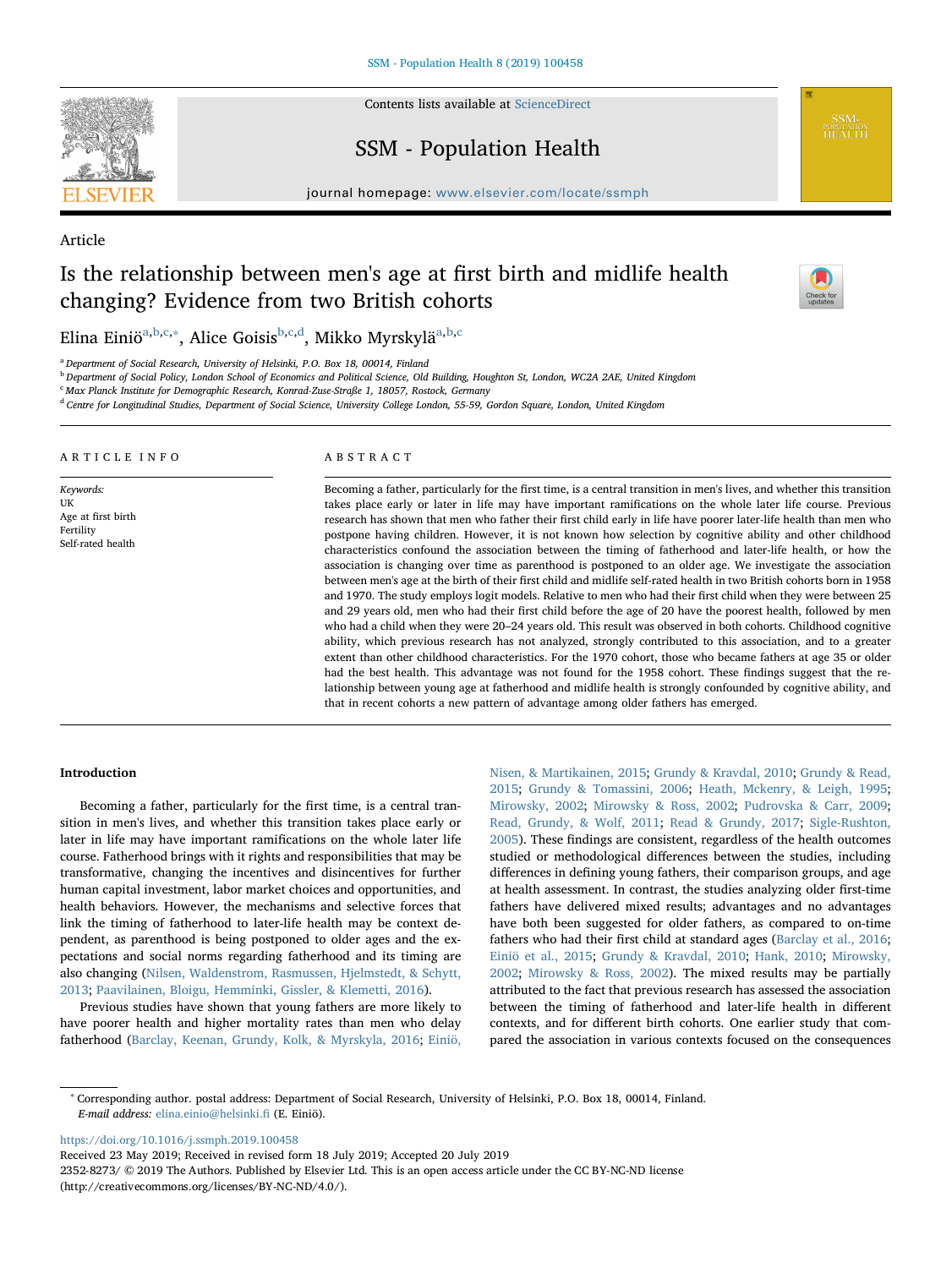of early – but not late – fatherhood ([Grundy & Foverskov, 2016](#page-8-5)). The authors found that family and socioeconomic characteristics, other than education, in adulthood contribute to the association to a greater extent in Western than Eastern European countries.

The present study makes two main contributions to the analysis of the timing of fatherhood and later-life health. First, we assess whether the association between men's age at birth of first child and poorer selfrated health in midlife is similar in the 1958 and 1970 British cohorts. To our knowledge, no prior study has analyzed whether and how the association between age at first birth and men's midlife health might be changing over time. Second, we assess whether the association is confounded by childhood characteristics, including cognitive ability, low birth weight, and parents' socioeconomic characteristics. In addition, we assess whether it is mediated by adulthood educational attainment, marital status, and health-related behaviour, including body mass index (BMI), smoking, and drinking. Health behaviors have seldom been considered in previous studies that analyzed the association between fatherhood timing and later-life health, and the confounding influence of childhood cognitive ability has never been taken into account. However, it is likely that the association between age at first birth and later-life health may be spurious in the sense that both are affected by childhood cognitive ability and socioeconomic background ([Batty et al.,](#page-8-6) [2009;](#page-8-6) [Calvin et al., 2011;](#page-8-7) [Elo, Martikainen, & Myrskyla, 2014](#page-8-8); [Gottfredson & Deary, 2004](#page-8-9); [Hemmingsson, Melin, Allebeck, &](#page-9-10) [Lundberg, 2006;](#page-9-10) [Meincke et al., 2014;](#page-9-11) [Shearer et al., 2002;](#page-9-12) [Sipsma,](#page-9-13) [Biello, Cole-Lewis, & Kershaw, 2010](#page-9-13); [Sorberg, Allebeck, Melin, Gunnell,](#page-9-14) [& Hemmingsson, 2013](#page-9-14); [Wraw et al. 2015](#page-9-15), [2016](#page-9-16)).

#### Background

Qualitative research on the timing of motherhood suggests that later parenthood is beneficial for the mothers – they feel more ready to have and raise children than they would have been at a younger age, and are consequently less stressed about the challenges of parenthood ([Gregory,](#page-8-10) [2007\)](#page-8-10). Similarly, research on fathers has suggested that although becoming a father in general increases subjective well-being, the association is weak and potentially negative among young fathers ([Myrskyla & Margolis, 2014](#page-9-17)). This is possibly because early fatherhood may cause stress and economic strain resulting from interruptions in educational pathways and career developments ([Einiö et al., 2015](#page-8-1); [Grundy & Foverskov, 2016;](#page-8-5) [Sigle-Rushton, 2005](#page-9-8)). Stress can cause coping responses that involve changes in health behaviors, including increases in smoking, drinking, or unhealthy eating; these may serve as mechanisms linking stress and health outcomes ([Umberson, Liu, &](#page-9-18) [Reczek, 2008\)](#page-9-18). It has been suggested that chronic stress interferes with cognitive processes such as self-regulation and executive function ([Tomiyama, 2018](#page-9-19)) and may cause changes in weight ([Block, He,](#page-8-11) [Zaslavsky, Ding, & Ayanian, 2009](#page-8-11)).

Mirowsky [and Ross \(2002\)](#page-9-4) have characterized possible reasons why the association between age at first birth and later depression may occur in both men and women. These include problems associated with family formation, socioeconomic status, and physical health. They argue that all three of these reasons suggest benefits of delaying parenthood. However, due to physical health problems in particular, there may be a limit to the benefits of delay, especially among women. Specifically, their empirical findings for men showed that fathers appeared to benefit psychologically from becoming parents later, while there was a limit to the benefits of delay for women after the age of 30 ([Mirowsky & Ross, 2002\)](#page-9-4). Similarly, in another study of men in the US, [Health et al. \(1995\)](#page-9-2) found that men who fathered a first child before age 20 had more depressive symptoms than those who had a first child between ages 20 and 30 [\(Heath et al., 1995](#page-9-2)). However, first-time fathers older than 30 were excluded from their analyses.

Most studies that analyze physical and mental aspects of health show that young fatherhood is associated with poorer health and higher mortality ([Barclay et al., 2016](#page-8-0); [Einiö et al., 2015](#page-8-1); [Grundy & Foverskov,](#page-8-5)

[2016;](#page-8-5) [Grundy & Kravdal, 2010](#page-8-2); [Grundy & Read, 2015](#page-8-3); [Heath et al.,](#page-9-2) [1995;](#page-9-2) [Lacey, Kumari, Sacker, & McMunn, 2017;](#page-9-20) [Mirowsky, 2002](#page-9-3); [Mirowsky & Ross, 2002](#page-9-4); [Read et al., 2011](#page-9-6); [Read & Grundy, 2017;](#page-9-7) [Sigle-](#page-9-8)[Rushton, 2005](#page-9-8)). In some of these studies, men were older, and they were younger in other studies when their health was measured. For example, in the Nordic mortality studies, deaths were observed from age 45 until age 55 [\(Einiö et al., 2015\)](#page-8-1) or until ages 52–80 [\(Barclay](#page-8-0) [et al., 2016\)](#page-8-0) or ages 46–68 [\(Grundy & Kravdal, 2010\)](#page-8-2), depending on the cohort's age at the end of the study. The studies based on the English Longitudinal Study of Ageing assessed health at ages older than 50 or 52 [\(Grundy & Read, 2015;](#page-8-3) [Read & Grundy, 2017](#page-9-7)), whereas other studies assessed health at ages younger than 40 [\(Heath et al., 1995\)](#page-9-2) or already at age 30 [\(Sigle-Rushton, 2005](#page-9-8)). Despite these differences in the timing of health assessment, young first-time fathers appeared to experience poorer health in most studies.

On the other hand, studies on older fatherhood yield more varied results. For example, some studies indicate advantages for fathers who had their first [\(Einiö et al., 2015;](#page-8-1) [Grundy & Kravdal, 2010](#page-8-2); [Keenan &](#page-9-21) [Grundy, 2019;](#page-9-21) [Mirowsky, 2002](#page-9-3); [Mirowsky & Ross, 2002;](#page-9-4) [Pudrovska &](#page-9-5) [Carr, 2009\)](#page-9-5) or last ([Grundy & Tomassini, 2006](#page-8-4)) child at older ages. Other studies indicate that men who had their first ([Barclay et al., 2016](#page-8-0); [Hank, 2010\)](#page-9-9) or last ([Read et al., 2011](#page-9-6); [Read & Grundy, 2017\)](#page-9-7) child late have very similar health and mortality than fathers who had children at normative ages. However, one study from the United Kingdom indicates that late fatherhood is associated with an increased risk of limiting long-term illnesses years later [\(Grundy & Read, 2015\)](#page-8-3), and a recent cross-sectional study from Norway showed that first-time fathers of advanced age (35–39 years) and very advanced age (40 years or more) had more depressive symptoms and physical health problems, compared with other new fathers aged 25 and older who had a first child in the same period [\(Nilsen et al., 2013](#page-9-0)). The mixed results for the older fathers may be partially attributed to methodological differences between the studies, or to the context and the outcomes studied. It is also possible that the association between fatherhood timing and health is changing with the rising secular trend in the age at first birth. For example, the association between older first-time fatherhood and health might depend on the most prevalent reasons for postponement and on the meaning of fatherhood and its postponement for men.

Despite relatively similar findings across studies on health and mortality among young fathers, it is still possible that the association between fatherhood timing and health is spurious, in the sense that timing and health simply appear to be associated because both are determined by family background, childhood morbidity and cognitive abilities. Few studies have employed a sibling design to allow controls for social and genetic characteristics common to brothers [\(Barclay](#page-8-0) [et al., 2016;](#page-8-0) [Einiö et al., 2015;](#page-8-1) [Pudrovska & Carr, 2009\)](#page-9-5). These studies from Sweden, Finland, and the US showed higher mortality rates and a greater number of chronic illnesses in the young fathers. However, same-sex siblings can still differ from one another with regard to important characteristics that are related to both the timing of fatherhood and health, such as cognitive ability. To the best of our knowledge, no studies have tested whether the association between fatherhood timing and midlife health is confounded by cognitive ability in childhood, although measures of early life intelligence are known to be associated with later health [\(Batty et al., 2009](#page-8-6); [Calvin et al., 2011](#page-8-7); [Gottfredson &](#page-8-9) [Deary, 2004](#page-8-9); [Hemmingsson et al., 2006;](#page-9-10) Meincke [et al., 2014;](#page-9-11) [Sorberg](#page-9-14) [et al., 2013;](#page-9-14) [Wraw et al. 2015, 2016](#page-9-15)) and indicated to be associated with early parenthood ([Shearer et al., 2002\)](#page-9-12).

Cognitive ability may affect the age at birth of a first child in several ways. First, young persons with lower cognitive abilities may choose earlier family formation if investing in education and career building appear less rewarding [\(Schoon, 2010;](#page-9-22) [Shearer et al., 2002](#page-9-12)). Second, higher cognitive ability may decrease the likelihood of unintentional pregnancies by improving problem-solving skills and by delaying the initiation of sexual activity during adolescence ([Halpern, Joyner, Udry,](#page-9-23) [& Suchindran, 2000](#page-9-23)). Early initiation of sexual activity has been linked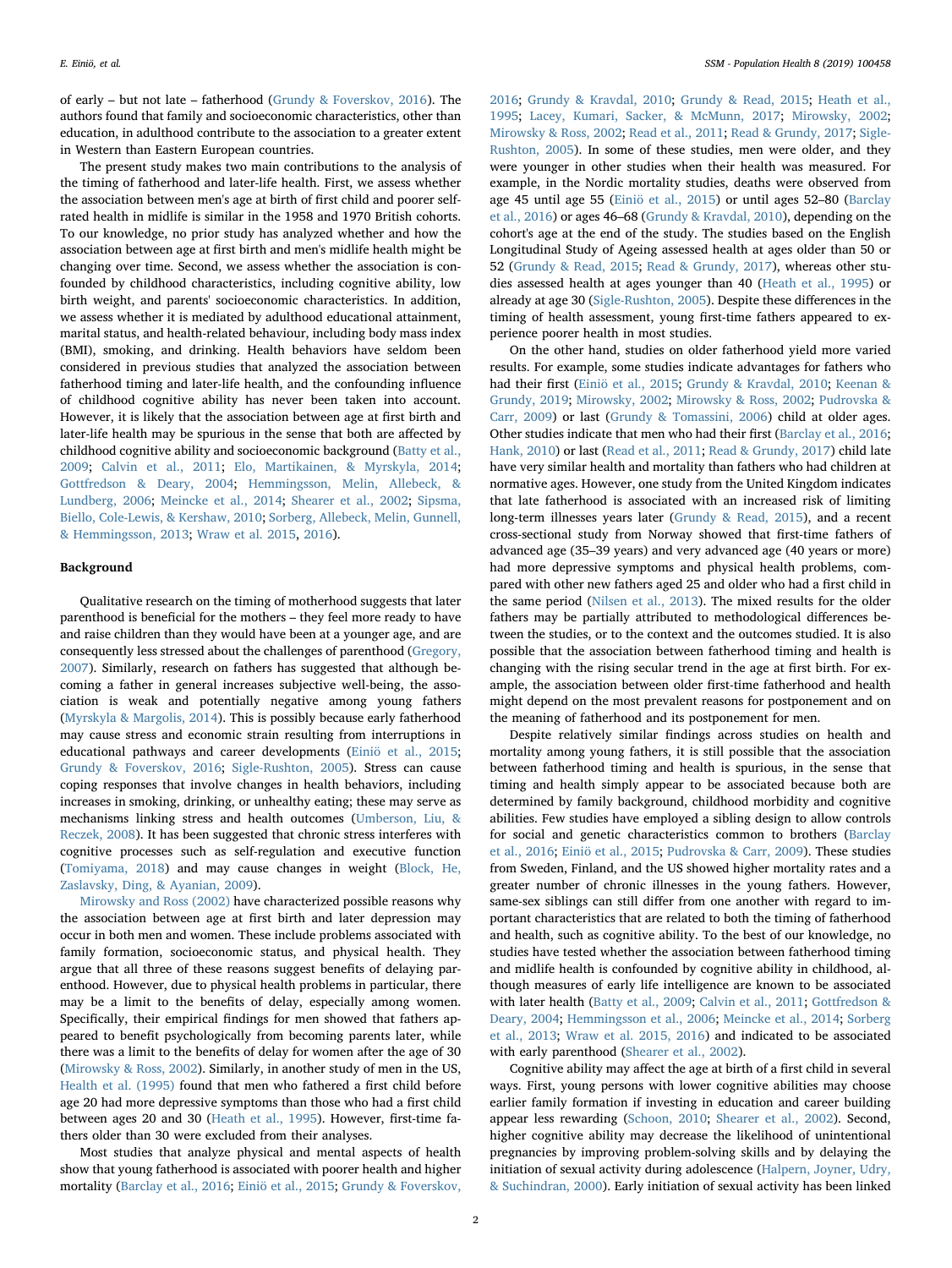with unintentional pregnancies and nonuse or gaps in contraceptive use ([Ma et al., 2009](#page-9-24); [Magnusson, Masho, & Lapane, 2012](#page-9-25)). It is therefore important to control for the confounding influences of cognitive ability at a younger age in order to distinguish its effect from that of disrupted educational paths occurring because of young fatherhood.

The first aim of this study was to compare the midlife self-rated health of men who fathered their first child at different ages (< 20, 20–24, 30–34, 35–42 years) with that of men who fathered at ages 25–29 in two British cohorts born in 1958 and 1970. The second aim was to assess the extent to which men's childhood and adulthood characteristics explain the association between fatherhood timing and self-rated health in these cohorts.

# Materials and methods

# Study populations

The analyses were based on two British cohorts: the 1958 National Child Development Study (1958 NCDS), and the 1970 British Cohort Study (1970 BCS). The cohort studies are well suited for studying childhood social circumstances, cognitive ability, reproductive histories, and health behaviors [\(Elliott & Shepherd, 2006;](#page-8-12) [Goisis,](#page-8-13) [Schneider, & Myrskyla, 2017](#page-8-13); [Kneale & Joshi, 2018](#page-9-26); [Power & Elliott,](#page-9-27) [2006\)](#page-9-27). We restricted the data to men who had at least one child by the age of 41 or 42 in the 1958 cohort, and by the age of 42 in the 1970 cohort. For the 1958 cohort, we used variables from the birth survey, the age 11 survey, and the adulthood surveys collected at ages 23, 33 and 41–42. For the 1970 cohort, we used data from the birth survey, the age 10 survey, and the adulthood surveys collected at ages 26, 29–30, 34–35, 38–39, and 42.

The 1958 NCDS originally enrolled 17,415 individuals born in Britain during one week in March 1958. Of these individuals, 51.7% (9001) were males, 76.1% (6851) of which had complete information on the childhood characteristics needed for the analysis and cognitive ability at age 11 in 1974. Of these boys, 67.5% (4624) participated in the follow-up interview thirty years later at the age of 41 or 42 in 1999–2000. Approximately 99.7% (4611) of these participants evaluated their self-rated health, 78.1% (3601) of which reported having had a child, and had enough information to allow a calculation of age at first birth using the adulthood sweeps carried out at ages 23, 33, and 41–42 (1981, 1991, 1999–2000). We excluded one person due to an implausible calculated fatherhood age. In total, the 1958 analytical sample included 3600 men who had become fathers by the age of 41 or 42.

The 1970 BCS data included 17,196 persons born in Britain during one week in April 1970. Of these individuals, 51.8% (8906) were males, 66.6% (5930) of which had complete information on childhood characteristics needed and cognitive ability at age 10 in 1980. Of these males, 57.7% (3421) participated in the interview over thirty years later at the age of 42 in 2012. Approximately 99.7% (3409) of the male respondents in 2012 evaluated their self-rated health, of which 74.9% (2552) reported having had a child, and had enough information to allow a calculation of age at first birth using adulthood sweeps carried out at ages 26, 29–30, 34–35, 38–39, and 42. Only 13 persons born in 1970 who reported ever having had a child by 2012 were excluded because of not having accurate information to calculate age at first birth. In total, the 1970 analytical sample included 2552 men who reported having fathered a child by the age of 42.

# Age at first birth

In order to construct the variable for age at first birth, we used all adulthood surveys carried out at ages 26, 29–30, 34–35, 38–39, and 42 for the 1970 cohort, and at ages 23, 33 and 41–42 for the 1958 cohort. The variable was categorized as follows: under 20, 20–24, 25–29, 30–34 and 35–42 years. Previous studies have shown that in women,

the proportions of individuals entering parenthood in the 1958 and 1970 cohort studies are relatively close to the national statistics ([Kneale](#page-9-26) [& Joshi, 2018\)](#page-9-26). The age distribution of fatherhood and the proportions entering fatherhood are shown in Supplementary Figs. 1 and 2. The mean age of becoming a first-time father was 27.4 years for the 1958 analytical sample, and 29.1 years for the 1970 sample.

# Self-rated health

Self-rated health was assessed with a single question asking for assessment of general health status in a face-to-face interview at an age of 41 or 42. For the 1970 cohort members, it was assessed by asking the following: "In general, would you say your health is excellent, very good, good, fair, or poor?" In the 1958 cohort, the responses were originally categorized as excellent, good, fair, or poor. We combined the response categories poor and fair as one category, referred to as poorer self-rated health in our analyses. Similarly, responses rating from good to excellent were used as the reference category, referred to as better health in our study.

#### Childhood and adulthood characteristics

The association between age at first birth and poorer self-rated health was adjusted for the confounding influences of low birth weight, mother's education, father's low social class, and childhood cognitive ability, and for the mediating influences of the highest educational qualification, marital status, and health-related behaviour, including BMI, smoking, and alcohol drinking.

Information on childhood characteristics (i.e. the confounders) was taken from the birth and age 10/11 surveys. Information on low birth weight was derived from the birth survey completed by the midwife. The cohort members were categorized as being born with low birth weight if they weighed less than 2.5 kg at birth. We used low birth weight as a marker for childhood health because it has been shown to be associated with child morbidity ([Boardman, Powers, Padilla, &](#page-8-14) [Hummer, 2002;](#page-8-14) [McCormick, 1985](#page-9-28)). We also controlled for mother's education beyond the minimum school leaving age and father's low social class based on the Registrar General Social Class. These variables were used as binary indicators of low socioeconomic background. These variables were used as binary to allow better comparison between the two cohorts. Parents' socioeconomic status was adjusted for because of its links with early fatherhood and poorer health ([Elo et al., 2014](#page-8-8); [Sipsma et al., 2010](#page-9-13)).

The scores of verbal cognitive ability were collected at age 11 for the 1958 cohort, and at age 10 for the 1970 cohort. In the 1958 cohort, verbal cognitive ability was assessed based on the verbal score of the General Ability Test [\(Douglas,](#page-8-15) 1964). Children were tested individually by their teachers who recorded the answers for the test that consisted of 40 items. In the 1970 cohort, verbal cognitive ability was assessed based on the first edition of the Word Similarity subscale of the British Ability Scale ([Elliot, Murray, & Pearson, 1985\)](#page-8-16). This test consisted of 21 items and, like the General Ability Test, was administered by a teacher. Prior work claims there is a close relationship between children's performances in these tests and IQ scores [\(Douglas, 1967;](#page-8-17) [Elliott et al.](#page-8-18) [1978\)](#page-8-18). These test scores have previously been used in several studies that compare cognitive ability across the two cohorts [\(Breen &](#page-8-19) [Goldthorpe, 2001;](#page-8-19) [Goisis et al., 2017](#page-8-13); [Schoon, 2010](#page-9-22)). Therefore, we are confident that the meaning of these cognitive ability measures is relatively similar across the two cohorts. Nevertheless, since different tests were administered in the two cohort studies, we standardized cognitive ability to have a mean of zero and a variance of one in both of our analytical samples in order to further increase the comparability across cohort studies.

Information on adulthood characteristics (i.e. the mediators) was collected from the surveys carried out at the age of 41 or 42. We used information on the highest educational qualification, marital status,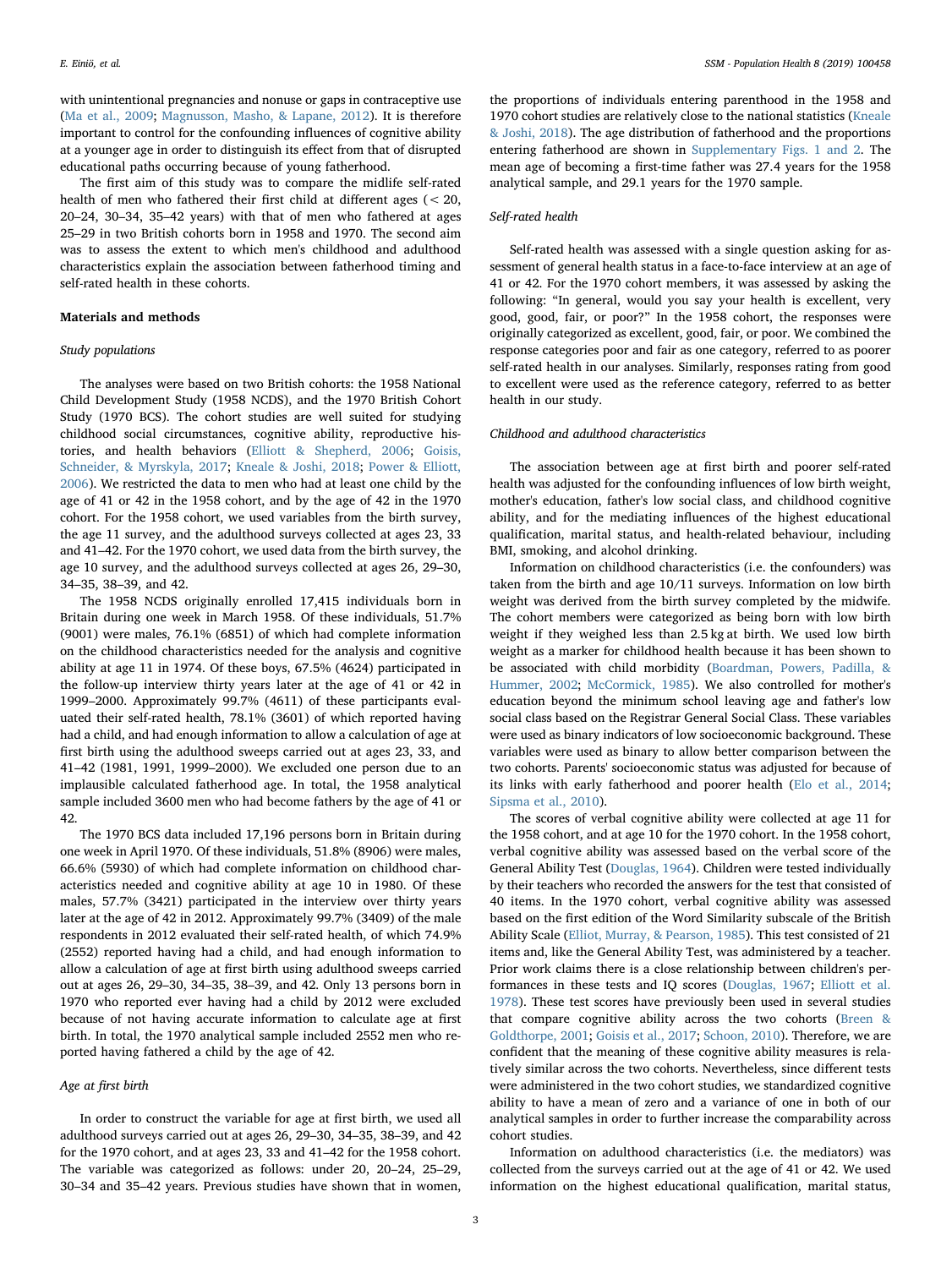BMI, smoking status, and the frequency of drinking alcohol. Marital status was adjusted for because young fatherhood has previously been shown to be associated with a higher likelihood of experiencing divorce, which is known to be associated with poorer health [\(Amato,](#page-8-20) [2000;](#page-8-20) [Einiö et al., 2015](#page-8-1)). Marital status was categorized as married, divorced, separated or widowed, and never married. There were two persons in the 1970 cohort whose marital status was unknown, and they were combined with the never married. The highest educational qualification was categorized according to a broad classification of academic and vocational qualifications, based on a scale related to the National Vocational Qualifications (NVQ) ([Schoon, 2010\)](#page-9-22). The categories were as follows: left school with no qualifications, NVQ levels 1–2, NVQ level 3, and NVQ levels 4–5. The highest educational attainment was adjusted for, because it has been shown to be associated with both fatherhood timing and health ([Mirowsky & Ross, 2008](#page-9-29); [Nisen, Martikainen, Silventoinen, & Myrskyla, 2014](#page-9-30)), although the direction of causality between education and fatherhood timing is ambiguous ([Kravdal & Rindfuss, 2008](#page-9-31)).

We also adjusted for BMI, smoking, and drinking, since early fatherhood can be a stressful experience resulting in changes in healthrelated behaviors, including increases in smoking, drinking, or unhealthy eating; these may serve as mechanisms linking stress and health outcomes. BMI was calculated as weight (in kilograms) divided by height-squared (in meters) and categorized as less than 18.5 (underweight), 18.5–24.9 (normal weight), 25.0–29.9 (overweight), 30.0 or more (obese), and unknown ([Flegal, Kit, & Graubard, 2014](#page-8-21)). Measures of weight and height used to calculate BMI were self-reported. Smoking status was categorized as never smoked, has stopped, smokes occasionally, and smokes every day. Two respondents who did not answer were categorized as smoking occasionally. Respondents were also asked about the frequency of drinking alcohol. The original response categories were somewhat different for the two cohorts. We categorized the responses of the 1970 cohort members as follows: drinks three or fewer times a week, drinks four or more times a week, never drinks, and not answered. The response categories for the 1958 cohort members were as follows: drinks on three or fewer days a week, drinks on most days, and never drinks. One respondent of the 1958 cohort who did not answer was assigned to the first category.

#### Statistical analysis

The study employed logistic regression models to analyze the association between the age at the birth of a first child and poorer midlife self-rated health. If the respondents rated their health as poor or fair, they were given a value of 1 in our analyses; those with a better selfrated health status were given a value of 0. Model 1 was an unadjusted model of the association, without any controls. Model 2 included possible confounders of the association, including low birth weight, mother's education, father's low social class, and childhood cognitive ability. Model 3 was a fully adjusted model including possible mediators of the association, such as the highest educational qualification, marital status, and health-related behaviors, including BMI, smoking status, and the frequency of drinking alcohol.

The results from the nested logistic models are presented in terms of odds ratios, corrected for the rescaling problem using the KHB method ([Table 3](#page-5-0), models 1–3). The KHB method allows comparison of odds ratios across nested logistic models, net of rescaling [\(Karlson, Holm, &](#page-9-32) [Breen, 2012;](#page-9-32) [Kohler, Karlson, & Holm, 2011](#page-9-33)). The method also allows assessment of the magnitude of confounding that is attributable to each childhood characteristic, including mother's education, father's social class, cognitive ability scores, and birth weight ([Table 4\)](#page-6-0). Similarly, the magnitude of confounding attributable to adulthood mediating factors is also assessed (Supplementary Table S1).

To test whether the association between age at first birth and poorer self-rated health was different for the two cohorts, we pooled the data and included interactions of the cohort dummy with age at first birth

(Supplementary Table S2). Men who had their first child at ages 25–29 years were used as the reference group in all models.

# Results

#### Characteristics of men by the timing of fatherhood

[Tables 1 and 2](#page-4-0) show the characteristics of men by their age at the birth of a first child, and the age distribution of fatherhood for both cohorts, respectively. Of the fathers born in 1958, approximately 31% fathered a first child by the age of 25, while in the 1970 cohort it was less than 24%. Older first-time fatherhood became more common in the 1970 cohort, as approximately 19% of the fathers born in 1970 had their first child at age 35 years or older, compared with 10% of the fathers born in 1958. The mean age of having a first child rose from 27.4 years (SD = 5.3) in the 1958 cohort to 29.1 years (SD = 5.7) in the 1970 cohort.

For both cohorts, age at first birth was positively associated with having had a mother who stayed at school after the minimum leaving age, and with cognitive ability scores in childhood ([Tables 1 and 2](#page-4-0)). Men who had a first child before the age of 20 or at ages 20–24 were more likely to have lower cognitive ability scores, whereas older fathers who had a first child at age 35 or older had higher cognitive ability scores. For the 1970 cohort, age at first birth was negatively associated with having had a father with a low social class, whereas in the 1958 cohort only men who had a first child at ages 20–24 were disadvantaged in terms of father's social class. Low birth weight was not associated with the age at entry into parenthood, although low birth weight appeared somewhat more common among males born in 1970 who later became adolescent fathers.

[Tables 1 and 2](#page-4-0) display adulthood characteristics and lifestyle patterns of the fathers. In both cohorts, younger fathers who had a first child by age 20 or at ages 20–24 were more likely to have lower educational qualifications, to be divorced or separated in midlife, and to smoke every day than men who had their first child at ages 25–29. Conversely, men who had a first child at age 30 or older were more likely to have higher educational qualifications, and less likely to be divorced or separated. Never having smoked was more likely among older fathers who had their first child at ages 35 or over in the 1970 cohort. For the 1958 cohort members, smoking patterns were relatively similar at paternal ages above 25. Age at first birth was negatively associated with midlife obesity for the 1970 cohort, while for the 1958 cohort, obesity was associated with adolescent fatherhood in particular. For the 1970 cohort, never drinking in midlife was more likely among adolescent fathers, whereas for the 1958 cohort, it was more likely among young fathers who had their first child at ages 20–24.

#### Self-rated health by the timing of fatherhood

[Fig. 1](#page-6-1) shows the unadjusted associations between age at first birth and poorer self-rated health for the two cohorts. The results are presented in terms of percentages of men in poorer health ([Fig. 1A](#page-6-1)), and as unadjusted odds ratios ([Fig. 1](#page-6-1)B). The findings show that young age at first birth was significantly associated with poorer health in both cohorts. Men who had their first child before age 20 had the highest odds of poorer health, followed by men who had their first child at ages 20–24, compared to those who fathered a first child at ages 25–29. In the 1970 cohort, men who had their first child at age 35 years or older were less likely to have poorer health than men who had their first child at ages 25–29. In the 1958 cohort, a corresponding advantage of being an older first-time father was not found. We tested for differences in estimates using pooled data (Supplementary Table S2). The results indicate that between men who had their first child at age 35 years or older and those who had their first child at ages 25–29, the difference in having poorer health was larger in the 1970 cohort than in the 1958  $\text{cohort}$  (P-value = 0.05).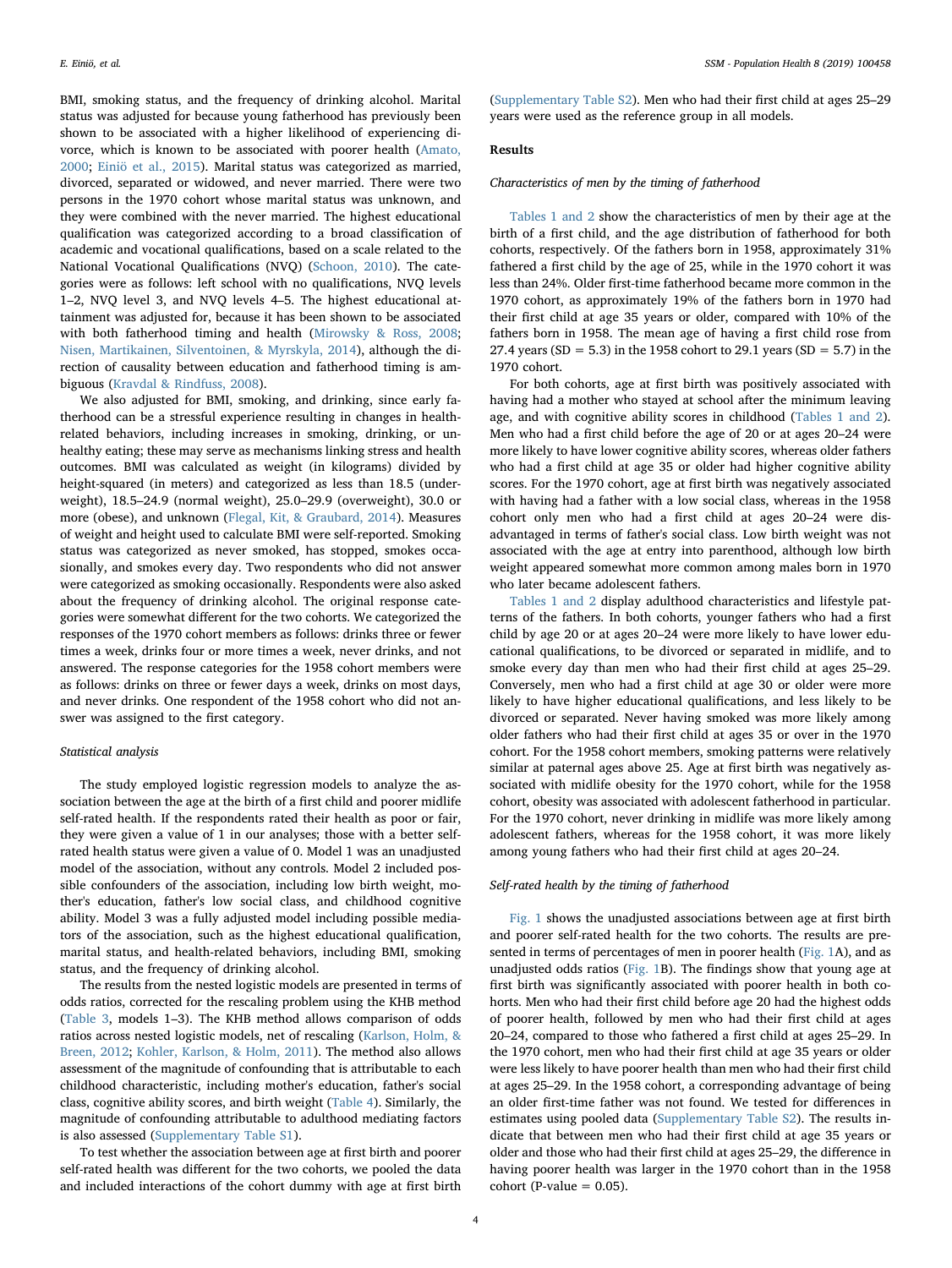#### <span id="page-4-0"></span>Table 1

Sample characteristics by the age at birth of a first child, 1958 British cohort of men,  $N = 3600$ .

| Cohort 1958                                           | Age at birth of first child |           |           |           |           |       |            |
|-------------------------------------------------------|-----------------------------|-----------|-----------|-----------|-----------|-------|------------|
|                                                       | Under 20                    | $20 - 24$ | $25 - 29$ | $30 - 34$ | $35 - 42$ | Total | P-value    |
| Age distribution of parenthood (%)                    | 4.5                         | 26.9      | 35.6      | 22.8      | 10.3      | 100.0 |            |
| Poorer midlife self-rated health (%)                  | 29.8                        | 22.3      | 15.8      | 14.2      | 14.8      | 17.7  | ${}< 0.01$ |
| Childhood characteristics                             |                             |           |           |           |           |       |            |
| Low birth weight (%)                                  | 3.7                         | 4.0       | 2.8       | 4.2       | 3.2       | 3.5   | 0.45       |
| Mother stayed in school after minimum leaving age (%) | 12.4                        | 16.8      | 27.6      | 28.9      | 36.6      | 25.2  | ${}< 0.01$ |
| Parental low social class (%)                         | 9.9                         | 11.5      | 7.5       | 6.5       | 7.3       | 8.4   | ${}< 0.01$ |
| Cognitive ability z-score (mean)                      | $-0.447$                    | $-0.251$  | 0.064     | 0.155     | 0.288     | 0.000 | ${}< 0.01$ |
| Cognitive ability z-score (standard deviation)        | 0.975                       | 0.978     | 0.975     | 1.014     | 0.925     | 1.000 |            |
| Adulthood characteristics                             |                             |           |           |           |           |       |            |
| Educational qualifications (%)                        |                             |           |           |           |           |       |            |
| None                                                  | 28.0                        | 22.2      | 11.2      | 11.2      | 12.9      | 15.1  | ${}< 0.01$ |
| <b>NVQ1-2</b>                                         | 49.1                        | 47.7      | 39.5      | 35.3      | 30.4      | 40.2  |            |
| NVO <sub>3</sub>                                      | 13.7                        | 14.7      | 19.4      | 17.3      | 17.7      | 17.2  |            |
| <b>NVO4-5</b>                                         | 9.3                         | 15.4      | 29.8      | 36.1      | 39.0      | 27.4  |            |
| Marital status (%)                                    |                             |           |           |           |           |       |            |
| Married                                               | 72.7                        | 76.7      | 84.0      | 80.5      | 78.5      | 80.1  | ${}< 0.01$ |
| Divorced/separated/widowed                            | 21.1                        | 21.2      | 12.9      | 13.1      | 10.2      | 15.2  |            |
| Never married                                         | 6.2                         | 2.2       | 3.1       | 6.5       | 11.3      | 4.6   |            |
| Body mass index (%)                                   |                             |           |           |           |           |       |            |
| Normal weight                                         | 28.6                        | 31.8      | 35.5      | 41.8      | 40.1      | 36.1  | ${}< 0.01$ |
| Overweight                                            | 45.3                        | 50.4      | 48.0      | 45.1      | 46.0      | 47.7  |            |
| Obese                                                 | 23.6                        | 15.8      | 14.3      | 11.7      | 12.4      | 14.3  |            |
| Underweight                                           | 0.0                         | 0.5       | 0.4       | 0.2       | 0.5       | 0.4   |            |
| Unknown                                               | 2.5                         | 1.4       | 1.7       | 1.2       | 1.1       | 1.5   |            |
| Smoking status (%)                                    |                             |           |           |           |           |       |            |
| Never smoked                                          | 29.8                        | 34.6      | 47.7      | 45.4      | 46.0      | 42.7  | ${}< 0.01$ |
| Have stopped                                          | 24.8                        | 28.0      | 27.9      | 24.8      | 28.8      | 27.2  |            |
| Smokes occasionally                                   | 5.0                         | 4.0       | 4.2       | 5.4       | 6.2       | 4.7   |            |
| Smokes every day                                      | 40.4                        | 33.4      | 20.2      | 24.4      | 19.1      | 25.5  |            |
| Frequency of drinking alcohol (%)                     |                             |           |           |           |           |       |            |
| On 3 or fewer days a week                             | 74.5                        | 72.6      | 72.9      | 68.4      | 71.8      | 71.8  | 0.011      |
| On most days                                          | 23.0                        | 22.5      | 24.8      | 28.3      | 25.3      | 25.0  |            |
| Never                                                 | 2.5                         | 4.9       | 2.3       | 3.3       | 3.0       | 3.3   |            |
| Total                                                 | 100.0                       | 100.0     | 100.0     | 100.0     | 100.0     | 100.0 |            |
| N                                                     | 161                         | 968       | 1280      | 819       | 372       | 3600  |            |
|                                                       |                             |           |           |           |           |       |            |

P-value from a chi-square test for all variables except for childhood cognitive ability, for which the P-value was obtained by testing the age coeffiecients jointy in a linear regression model.

[Table 3](#page-5-0) displays associations between age at first birth and poorer self-rated health in nested logistic models, generated by sequentially adding characteristics in childhood and adulthood. The results are presented in terms of odds ratios, net of rescaling using the KHB method ([Karlson et al., 2012](#page-9-32); [Kohler et al., 2011\)](#page-9-33). The results show that in both cohorts, adjustment for childhood characteristics has a relatively large effect on the estimates ([Table 3](#page-5-0), model 1 vs. model 2). In the 1958 cohort, approximately one third of the excess odds of poorer health among adolescent fathers (under age 20), and almost 40% among young fathers (ages 20–24) relates to their childhood characteristics (e.g.,  $(1.59-1.36)/(1.59-1.00)*100 = 39%$ ). In the 1970 cohort, the corresponding reductions are 28% and 37%, respectively. However, the effect of controlling for childhood characteristics on the association between later fatherhood and health is modest. In the 1958 cohort, the odds ratios for ages 30–34 and 35 or older stay close to 1 and statistically non-significant in model 2. In the 1970 cohort, approximately 16–20% of the lower odds of poorer health among older fathers relates to their childhood characteristics.

Which of the childhood characteristics are most important in explaining the association between the timing of fatherhood and midlife self-rated health? [Table 4](#page-6-0) decomposes the overall change in odds ratios between model 1 and model 2 into individual contributions attributable to each of the covariates. The reduction in odds ratios of poorer health among adolescent and young fathers is mainly attributable to childhood cognitive ability [\(Table 4](#page-6-0)), which was lower among younger fathers and associated with poorer midlife health (Supplementary Tables S3 and S4). Of all the childhood characteristics, cognitive ability score contributes most to attenuating the estimates of adolescent and young fathers, with a reduction of 65–77%. The next most influential characteristic was mother's education, with a reduction of 23–32%. The effect of controlling for father's social class varied, but was generally modest for both cohorts. Birth weight had little impact. Higher cognitive ability and mother's education contributed to partially explain the lower odds of poorer health among older fathers born in 1970.

The set of mediators, including educational attainment, marital status, and health-related behaviors, including BMI, smoking, and drinking further contributed to explain the association between age at first birth and midlife health [\(Table 3](#page-5-0), model 2 vs. model 3). For the 1958 cohort, the mediators explained approximately half of the association between younger-age fatherhood and poorer self-rated health. For the 1970 cohort, the role of the mediators was even stronger, as they explained almost all of the association between becoming a father by age 25 and poorer health. The mediators also partially explained the advantage that was associated with older fatherhood for the 1970 cohort, suggesting that delaying fatherhood is beneficial for educational attainment and health behaviors.

Supplementary Table S1 further decomposes the change in odds ratios between models 2 and 3 into individual contributions of the mediators. The reduction in odds ratios among adolescent and other young fathers is mainly related to their health behaviors and education, but the role of marital status is modest. The higher odds of poorer health among adolescent and young fathers is attributable in part to the higher likelihood of being obese and to smoke every day, which are associated with poorer health in both cohorts (Supplementary Tables S3 and S4). The effect of controlling for midlife drinking varied, but was generally modest for both cohorts. In the 1970 cohort, the lower odds of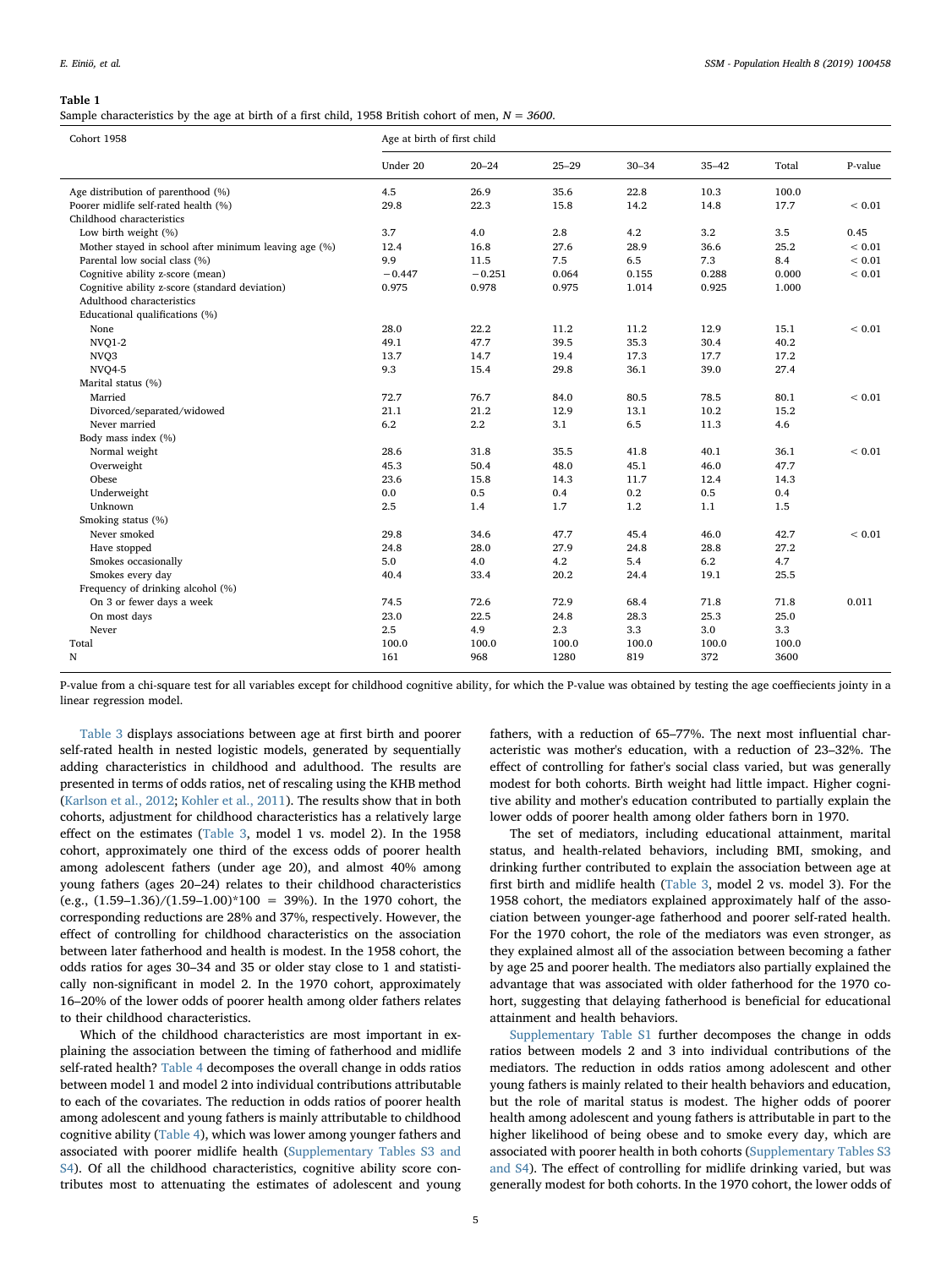#### Table 2

Sample characteristics by the age at birth of a first child, 1970 British cohort of men,  $N = 2552$ .

| Cohort 1970                                           | Age at birth of first child |           |           |           |           |       |            |
|-------------------------------------------------------|-----------------------------|-----------|-----------|-----------|-----------|-------|------------|
|                                                       | Under 20                    | $20 - 24$ | $25 - 29$ | $30 - 34$ | $35 - 42$ | Total | P-value    |
| Age distribution of parenthood (%)                    | 3.9                         | 19.7      | 29.0      | 28.8      | 18.6      | 100.0 |            |
| Poorer midlife self-rated health (%)                  | 28.0                        | 19.5      | 13.5      | 9.9       | 8.0       | 13.2  | ${}< 0.01$ |
| Childhood characteristics                             |                             |           |           |           |           |       |            |
| Low birth weight (%)                                  | 9.0                         | 4.4       | 4.6       | 4.9       | 4.4       | 4.8   | 0.37       |
| Mother stayed in school after minimum leaving age (%) | 15.0                        | 21.5      | 32.6      | 42.4      | 50.3      | 35.8  | ${}< 0.01$ |
| Father's low social class (%)                         | 10.0                        | 9.3       | 5.9       | 3.3       | 2.9       | 5.4   | ${}< 0.01$ |
| Cognitive ability z-score (mean)                      | $-0.439$                    | $-0.393$  | $-0.008$  | 0.182     | 0.240     | 0.000 | ${}< 0.01$ |
| Cognitive ability z-score (standard deviation)        | 0.948                       | 1.054     | 0.924     | 0.924     | 0.969     | 1.000 |            |
| Adulthood characteristics                             |                             |           |           |           |           |       |            |
| Educational qualifications (%)                        |                             |           |           |           |           |       |            |
| None                                                  | 20.0                        | 13.3      | 6.8       | 3.5       | 5.5       | 7.4   | ${}< 0.01$ |
| <b>NVQ1-2</b>                                         | 36.0                        | 45.5      | 34.7      | 28.5      | 24.2      | 33.2  |            |
| NVQ3                                                  | 22.0                        | 20.1      | 19.3      | 13.4      | 15.4      | 17.1  |            |
| <b>NVO4-5</b>                                         | 22.0                        | 21.1      | 39.2      | 54.6      | 54.9      | 42.3  |            |
| Marital status (%)                                    |                             |           |           |           |           |       |            |
| Married                                               | 56.0                        | 64.2      | 72.6      | 78.7      | 77.1      | 72.9  | ${}< 0.01$ |
| Divorced/separated/widowed                            | 21.0                        | 17.5      | 13.5      | 9.1       | 5.1       | 11.8  |            |
| Never married                                         | 23.0                        | 18.3      | 13.9      | 12.1      | 17.9      | 15.4  |            |
| Body mass index (%)                                   |                             |           |           |           |           |       |            |
| Normal weight                                         | 14.0                        | 25.4      | 27.4      | 28.7      | 33.5      | 28.0  | ${}< 0.01$ |
| Overweight                                            | 36.0                        | 39.2      | 42.4      | 44.7      | 43.4      | 42.4  |            |
| Obese                                                 | 38.0                        | 29.4      | 23.8      | 19.1      | 17.1      | 22.8  |            |
| Underweight                                           | 0.0                         | 0.6       | 0.3       | 0.4       | 0.6       | 0.4   |            |
| Unknown                                               | 12.0                        | 5.4       | 6.1       | 7.1       | 5.5       | 6.3   |            |
| Smoking status (%)                                    |                             |           |           |           |           |       |            |
| Never smoked                                          | 33.0                        | 33.8      | 48.2      | 50.5      | 52.2      | 46.2  | ${}< 0.01$ |
| Have stopped                                          | 19.0                        | 26.0      | 26.9      | 28.7      | 27.8      | 27.1  |            |
| Smokes occasionally                                   | 2.0                         | 6.6       | 5.0       | 5.6       | 6.5       | 5.6   |            |
| Smokes every day                                      | 46.0                        | 33.6      | 19.9      | 15.1      | 13.5      | 21.0  |            |
| Frequency of drinking alcohol (%)                     |                             |           |           |           |           |       |            |
| 3 or fewer times a week                               | 60.0                        | 59.8      | 64.7      | 61.6      | 60.8      | 62.0  | 0.013      |
| 4 or more times a week                                | 10.0                        | 16.7      | 17.7      | 19.8      | 21.5      | 18.5  |            |
| Never                                                 | 11.0                        | 5.8       | 4.3       | 5.3       | 4.0       | 5.1   |            |
| Not aswered                                           | 19.0                        | 17.7      | 13.2      | 13.4      | 13.7      | 14.5  |            |
| Total                                                 | 100.0                       | 100.0     | 100.0     | 100.0     | 100.0     | 100.0 |            |
| N                                                     | 100                         | 503       | 740       | 734       | 475       | 2552  |            |
|                                                       |                             |           |           |           |           |       |            |

P-value from a chi-square test for all variables except for childhood cognitive ability, for which the P-value was obtained by testing the age coeffiecients jointy in a linear regression model.

### <span id="page-5-0"></span>Table 3

Odds ratios (OR) from logistic models of poorer self-rated health by the age at birth of a first child (A), 1958 and 1970 British cohorts of men.

|                    | Model 1         |                 | Model 2         |                 | Model 3         |                 |
|--------------------|-----------------|-----------------|-----------------|-----------------|-----------------|-----------------|
| 1958 Cohort        |                 |                 |                 |                 |                 |                 |
| Age at first birth | OR <sub>1</sub> | 95% CI          | OR <sub>2</sub> | 95% CI          | OR <sub>3</sub> | 95% CI          |
| Under 20           | 2.41            | $(1.63 - 3.55)$ | 1.92            | $(1.30 - 2.83)$ | 1.46            | $(0.99 - 2.17)$ |
| $20 - 24$          | 1.59            | $(1.27 - 1.98)$ | 1.36            | $(1.09 - 1.70)$ | 1.15            | $(0.92 - 1.45)$ |
| $25-29$ (ref.)     | 1.00            |                 | 1.00            |                 | 1.00            |                 |
| 30-34              | 0.86            | $(0.67 - 1.11)$ | 0.89            | $(0.69 - 1.15)$ | 0.88            | $(0.68 - 1.14)$ |
| 35-42              | 0.92            | $(0.66 - 1.29)$ | 1.03            | $(0.73 - 1.44)$ | 1.00            | $(0.71 - 1.40)$ |
| 1970 Cohort        |                 |                 |                 |                 |                 |                 |
| Age at first birth |                 |                 |                 |                 |                 |                 |
| Under 20           | 2.73            | $(1.62 - 4.59)$ | 2.25            | $(1.33 - 3.80)$ | 1.30            | $(0.76 - 2.21)$ |
| 20-24              | 1.61            | $(1.16 - 2.22)$ | 1.38            | $(1.00-1.92)$   | 1.05            | $(0.76 - 1.46)$ |
| $25-29$ (ref.)     | 1.00            |                 | 1.00            |                 | 1.00            |                 |
| 30-34              | 0.68            | $(0.48 - 0.95)$ | 0.74            | $(0.53 - 1.04)$ | 0.82            | $(0.58 - 1.15)$ |
| 35-42              | 0.53            | $(0.35 - 0.80)$ | 0.61            | $(0.40 - 0.92)$ | 0.69            | $(0.45 - 1.04)$ |
|                    |                 |                 |                 |                 |                 |                 |

(A) Odds ratios from nested logistic models based on KHB method. Model 1 is unadjusted.

Model 2 adjusted for childhood characteristics, including low birth weight, mother's education, father's low social class, and cognitive ability in childhood. Model 3 adjusted for childhood characteristics and adulthood characteristics, including educational qualifications, marital status, body mass index, smoking, and drinking alcohol.

poorer health observed among older fathers who had a first child at age 35 or older was attributable in part to the higher likelihood of having higher educational qualifications, and to the lower likelihood of being obese and smoking daily. Older fathers were advantaged in terms of not being divorced, which also contributed to the association for the 1970 cohort.

#### Discussion

Using the 1958 and 1970 British birth cohort studies, we investigated the association between men's age at birth of their first child and midlife self-rated health. We extended previous work by analyzing how childhood characteristics confound the association between age at first birth and health, and by analyzing how the association changes between birth cohorts. Consistent with prior work, our results showed that adolescent and young fathers had poorer later-life health than older fathers ([Barclay et al., 2016;](#page-8-0) [Einiö et al., 2015;](#page-8-1) [Grundy & Kravdal,](#page-8-2) [2010;](#page-8-2) [Grundy & Read, 2015;](#page-8-3) [Heath et al., 1995;](#page-9-2) [Mirowsky & Ross,](#page-9-4) [2002;](#page-9-4) [Read & Grundy, 2017\)](#page-9-7). Importantly, we found that childhood cognitive ability – which previous research has not analyzed – strongly contributed to this association, and to a greater extent than other childhood characteristics. The disadvantage of younger fathers was markedly similar for both cohorts born in 1958 and 1970, suggesting that young fathers continue to be a risk group that might benefit from policy interventions. For example, young fathers and their children could benefit from support provided by professionals working in social and health care. In contrast, the relationship between age at first birth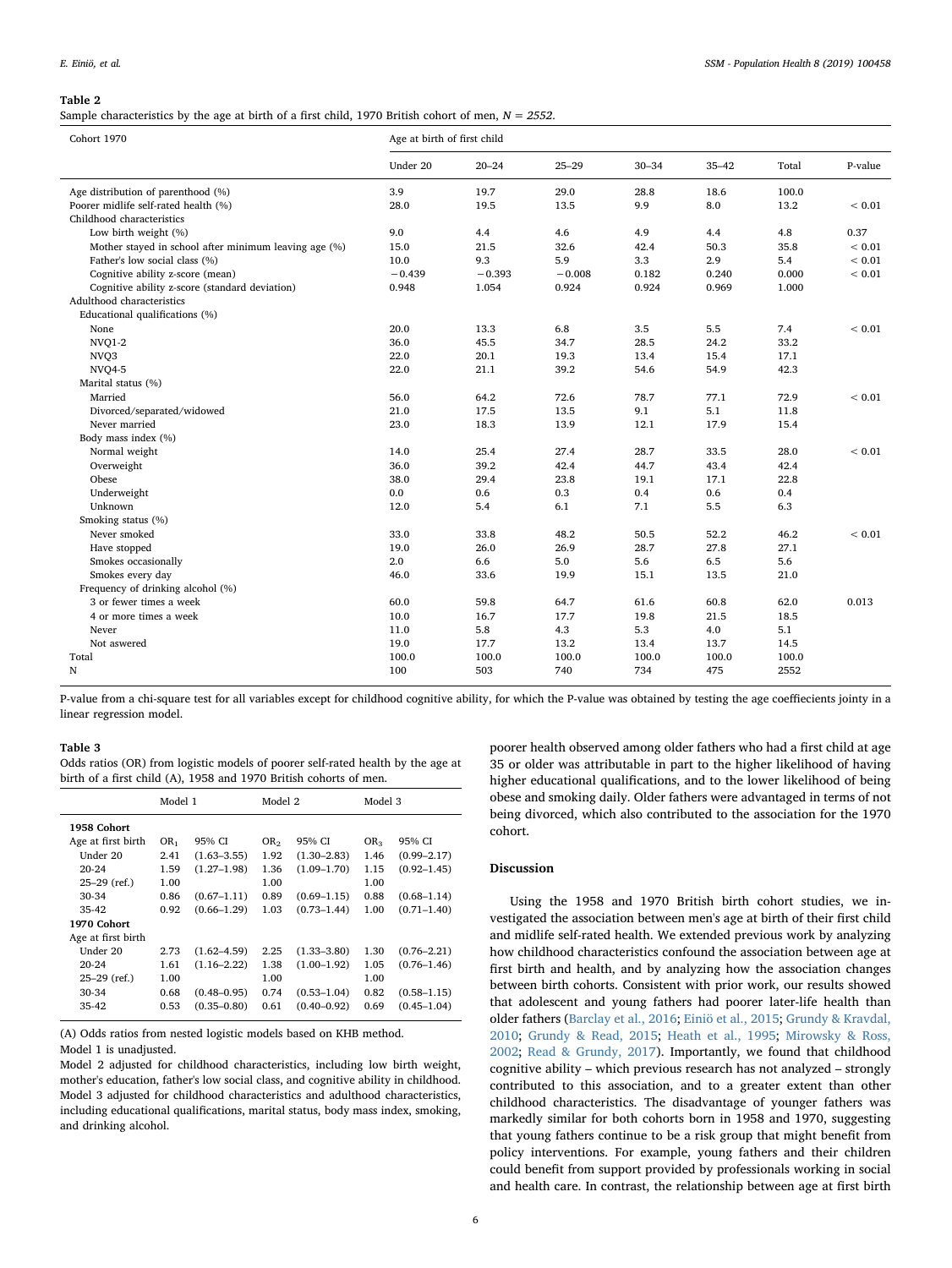#### <span id="page-6-0"></span>Table 4

Percentage of the indirect effect of each childhood characteristic to the association between the age at birth of a first child and poorer self-rated health (Model 1 vs. Model 2), 1958 and 1970 British cohorts of men.

|                                                          | 1958 Cohort     | 1970 Cohort     |
|----------------------------------------------------------|-----------------|-----------------|
| Age at birth of first child                              | Model 1 vs. 2   | Model 1 vs. 2   |
| Under 20                                                 | $OR_1 = 2.41$ , | $OR1 = 2.73,$   |
|                                                          | $OR2 = 1.92$    | $OR2 = 2.25$    |
| Cognitive ability (%)                                    | 73.2            | 65.4            |
| Mother stayed in school after                            | 22.8            | 32.0            |
| minimum leaving age (%)                                  |                 |                 |
| Father's low social class (%)                            | 3.3             | $-1.5$          |
| Low birth weight (%)                                     | 0.8             | 4.1             |
| Total (%)                                                | 100.0           | 100.0           |
| $20 - 24$                                                | $OR_1 = 1.59$ , | $OR_1 = 1.61,$  |
|                                                          | $OR2 = 1.36$    | $OR2 = 1.38$    |
| Cognitive ability (%)                                    | 66.7            | 75.6            |
| Mother stayed in school after                            | 23.9            | 26.2            |
| minimum leaving age (%)                                  |                 |                 |
| Father's low social class (%)                            | 7.9             | $-1.6$          |
| Low birth weight (%)                                     | 1.5             | $-0.3$          |
| Total (%)                                                | 100.0           | 100.0           |
| 25-29 (ref.)                                             |                 |                 |
| $30 - 34$                                                | $OR_1 = 0.86$ , | $OR_1 = 0.68$ , |
|                                                          | $OR_2 = 0.89$   | $OR2 = 0.74$    |
| Cognitive ability (%)                                    | 84.9            | 63.5            |
| Mother stayed in school after<br>minimum leaving age (%) | 13.4            | 39.3            |
| Father's low social class (%)                            | 9.0             | $-2.1$          |
| Low birth weight (%)                                     | $-7.3$          | $-0.6$          |
| Total (%)                                                | 100.0           | 100.0           |
| $35 +$                                                   | $OR_1 = 0.92$ , | $OR_1 = 0.53$ , |
|                                                          | $OR2 = 1.03$    | $OR2 = 0.61$    |
| Cognitive ability (%)                                    | 70.43           | 54.51           |
| Mother stayed in school after<br>minimum leaving age (%) | 29.62           | 46.83           |
| Father's low social class (%)                            | 0.71            | $-1.57$         |
| Low birth weight (%)                                     | $-0.76$         | 0.23            |
| Total (%)                                                | 100.0           | 100.0           |
|                                                          |                 |                 |

and midlife health may have changed at the upper end of the age distribution. Specifically, our study showed that older fathers born in 1970 who had their first child at age 35 years or older had the best midlife health. This advantage was not found for the 1958 cohort. The findings suggest that the relationship between young age at fatherhood and midlife health is strongly confounded by cognitive ability, and that in recent cohorts a new pattern has emerged in which older fathers have an advantage of better later-life health.

# Older first-time fathers

There are several possible reasons for the lower likelihood of poorer self-rated health among men born in 1970 who postponed having children. First, it is possible that their better health is attributable to the rapidly changing norms and attitudes towards postponing fatherhood. As the age of fathers at birth of a first child rises [\(Nilsen et al., 2013](#page-9-0); [Paavilainen et al., 2016\)](#page-9-1), older fatherhood becomes more common and is more likely to reflect a planned timing of fatherhood. It has been suggested that postponing fatherhood relates to growing individualisms that lead people to prioritize their own intentions, to act less in accordance with traditional norms, and to wait until education has been completed and mental maturity reached before having children ([Paavilainen et al., 2016\)](#page-9-1). All of these factors could promote later-life health of older first-time fathers in contemporary societies. Empirical evidence for women suggests that those who have wanted timings for their first births at age 30 years and older are less likely to be depressed in later years than those with unwanted first births at the same age ([Rackin & Brasher, 2016](#page-9-34)).

Although having a family and becoming a father are important for most males, it is likely that postponing fatherhood was a more central quality of a valued life for the 1970 cohort than for the 1958 cohort. Empirical information based on the 1958 NCDS 16-year questionnaire indicates that very few boys born in 1958 thought that it would be ideal for them to postpone having children up to age 31 or older (2.7%), or to become adolescent fathers already at ages 16–19 (2.7%) (Supplementary Table S5). The vast majority of the boys thought that the best age range to start a family was from age 22–25 years (43%), or from age 26–30 years (24%). However, many boys were still uncertain about the ideal timing of starting a family (12.4%). Despite the fact that fatherhood ideals may mature and change over the life course, it seems reasonable to assume that the majority of males born in 1958 considered both late and adolescent fatherhood as non-normative. If late fatherhood was still considered non-normative among the 1958 cohort members, it may have served to offset the health benefits of accumulating various types of resources before having the first child. The findings of our study provide some support for this hypothesis, as older first-time fathers in both cohorts were advantaged in terms of higher educational qualifications. However, only older fathers born in 1970 had better self-rated health in midlife. Older fathers who were born in

<span id="page-6-1"></span>

Fig. 1. Association between the age at birth of a first child and poorer midlife self-rated health in the 1958 and 1970 British cohorts of men, (A) unadjusted percentages, (B) unadjusted odds ratios.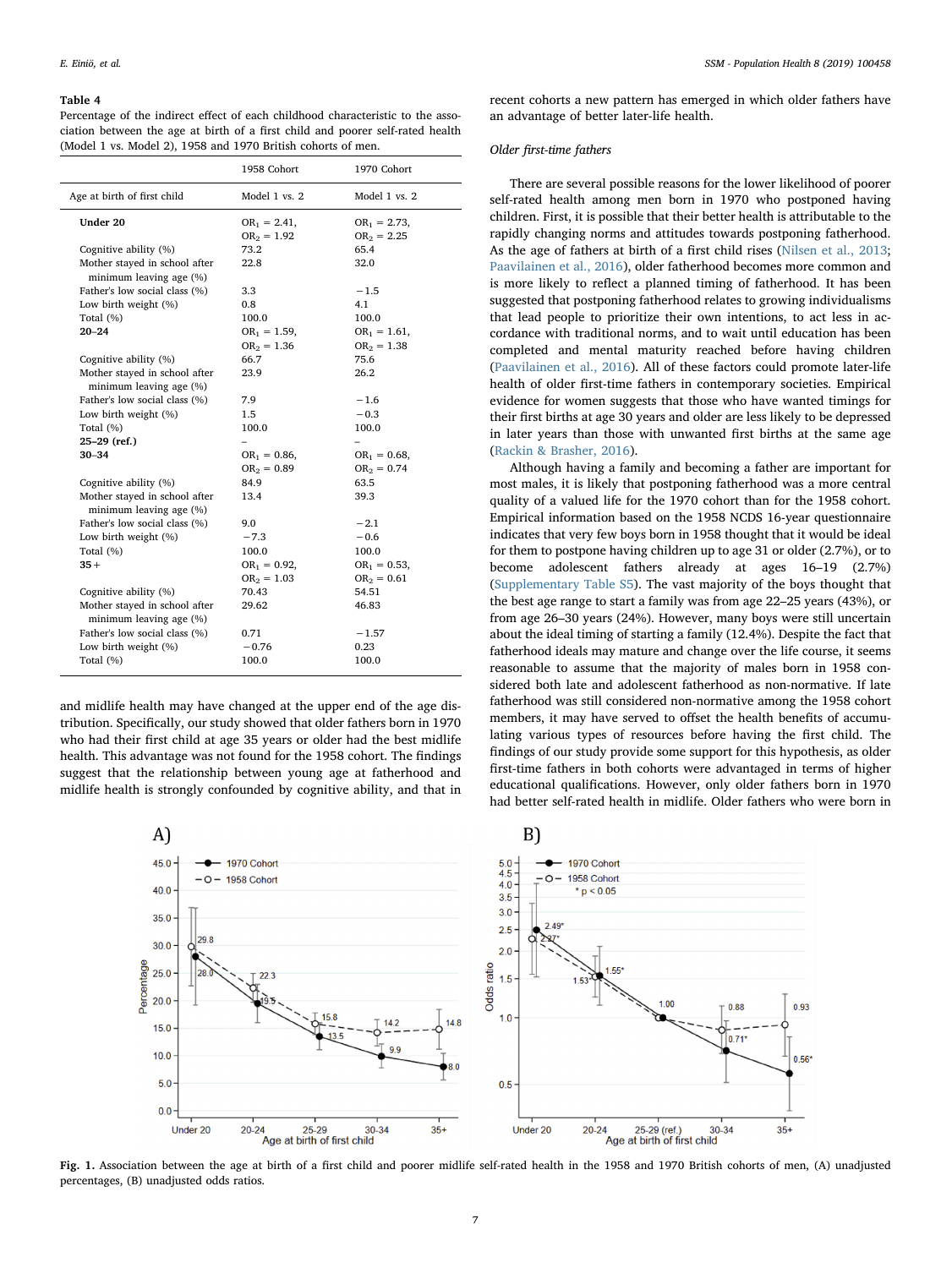1958 had less healthy smoking habits, despite their high educational attainment.

Unfortunately, comparative information on the best age range for starting a family was not available for the 1970 cohort members. At age 16, they were asked more generally about things they thought would matter to them as adults. For example, approximately 19% of all 16 year-old boys in the 1970 BCS thought that having children of their own would not matter to them as adults (Results available on request).

It is noteworthy that men born in 1970 who postponed fatherhood up to age 35 or older had healthier life style patterns than their younger counterparts. Their lower likelihood of being obese and daily smokers helped to partially explain their lower odds of poorer self-rated health. In contrast, all of the first-time fathers born in 1958 who had a child at age 25 or older had relatively similar health behaviors. There are several possible reasons for the differences in health behaviors among older fathers between the cohorts. First, men born in 1958 who delayed fatherhood to older ages had their first child in 1993–2000, while their counterparts born in 1970 experienced late fatherhood in 2005–2012. The latter cohort may have been more aware of the consequences of passive smoking for their child and hence may have avoided daily smoking. Furthermore, they might have experienced less stress related to late parenthood and its consequences for the child [\(Klemetti, Gissler,](#page-9-35) [Sainio, & Hemminki, 2016\)](#page-9-35), given that obstetric medicine as well as prenatal screening and diagnosis have improved over time [\(Ashoor Al](#page-8-22) [Mahdi & Nicolaides, 2019;](#page-8-22) [Jakes, Watt-Coote, Coleman, & Nelson-](#page-9-36)[Piercy, 2017;](#page-9-36) [Snijders, Noble, Sebire, Souka, & Nicolaides, 1998\)](#page-9-37). Given that older first-time fathers often have their first child with older women ([Nilsen et al., 2013\)](#page-9-0), the role of obstetric medicine for the wellbeing of the entire family is not negligible.

We cannot exclude the possibility that the selective forces related to late first-time fatherhood might have changed. It is possible that for men who were born in 1970, postponing fatherhood was a marker of an individualistic lifestyle (i.e. a choice) rather than an indicator of having difficulties in starting a family. This lifestyle could have co-existed not only with high educational ambitions but also with beneficial health behaviours. This argument is partly supported by a Finnish study showing that being an older first-time father in 1987–1999 was still more common among those with a lower education, whereas in 2005–2009 it had become more common among highly educated men ([Paavilainen et al., 2016](#page-9-1)). In our study, however, late fathers were on average more highly educated than other fathers in both cohorts, but those born in 1970 had healthier lifestyle patterns. Nevertheless, some previous studies have provided conflicting results on lifestyle patterns and health. For example, one study from Norway indicated that firsttime fathers of advanced age had more depressive symptoms and negative health behaviors, including obesity and smoking, compared to all other first-time fathers aged 25–34 who had a child in the same period (2005–2008) ([Nilsen et al., 2013](#page-9-0)). Associations with socioeconomic factors were mixed, as both those with a high income and those without employment were overrepresented among older fathers. More studies are needed on the health of late first-time fathers in different countries and time periods; these men are likely to be a highly heterogeneous group, whose composition depends on the most prevalent reasons for postponement and eventually having the child.

In addition, the mechanisms linking age at first birth and health are likely to depend on current life circumstances and the time since the birth of a first child. For example, better self-rated health observed in midlife among older first-time fathers in our study could relate to them having a small child in the household, which may reduce unhealthy behaviors and promote feelings of happiness and well-being. This argument is in line with previous research from Germany showing that although happiness generally increases temporarily in the years around fatherhood, the positive impact of parenthood is stronger among older than young fathers from 3 to 18 years following the first birth ([Myrskyla & Margolis, 2012](#page-9-38)). In our study, the self-rated health of older fathers (35–42 years) was measured from 0 to 7 years after the first birth and therefore reflects the relatively short-term effects of having the first child. The long-term effects of older first-time fatherhood might be different than those observed in the short run, however. For example, older first-time fathers might not experience grandparenthood until they are approaching their 60s or 70s. It would therefore be useful to further examine the association between older first-time fatherhood and health throughout the entire life course up to older ages.

#### Young fathers

Our study is the first to show that poorer midlife health observed among men who had their first child before 20 or at ages 20–24 is partly related to selection by childhood cognitive ability. Of all childhood characteristics in our study, cognitive ability scores contributed most to explaining the differences in midlife health among adolescent and young fathers, compared to fathers who had their first child at ages 25–29 in both cohorts. Since our study is the first to include a measure of childhood cognitive ability in the analysis of the relationship between fatherhood timing and midlife health, the results obtained for cognitive ability cannot be directly compared with those of previous studies. In contrast, our study confirms previous findings based on sibling designs suggesting that the relationship between young fatherhood and health is not entirely driven by childhood background ([Barclay et al., 2016](#page-8-0); [Einiö et al., 2015](#page-8-1)).

In our study, the large contribution of cognitive ability in explaining the differences between the fathers is relatively similar for both cohorts. There are several possible reasons for this, as cognitive ability may affect age at first birth in several ways. First, young men with lower cognitive abilities may choose earlier family formation if investing in education and career building appear less attractive. Second, cognitive ability may also influence the likelihood of unintentional pregnancies. However, studying the role of intentional or unintentional pregnancies fell beyond the scope of the study due to data limitations.

# Methodological considerations

The main strength of the study was the two nationally representative samples of British men born in 1958 and 1970, which allowed us to analyze the changing relationship between men's age at first birth and poorer midlife health. These exceptional datasets include information on age at first birth for men, and also comprise information on cognitive ability collected in childhood. To our knowledge, no other dataset provides equally comprehensive information across the life course up to midlife; this enabled us to test for the first time whether the relationship between male age at first birth and midlife health is confounded by childhood cognitive ability – a well-known predictor of later-life health ([Hemmingsson et al., 2006](#page-9-10)). In addition, both datasets include socioeconomic characteristics of the family of origin. This is important because a disadvantaged background is known to be associated with both young fatherhood and adulthood health ([Elo et al.,](#page-8-8) [2014;](#page-8-8) [Sipsma et al., 2010\)](#page-9-13).

There are both strengths and limitations in using self-rated health as the outcome. We decided to use self-rated health as our health measure because it can be interpreted to reflect subjective experience of physical symptoms [\(Bailis et al. 2001, 2003\)](#page-8-23), and it is known to be associated with both the risk of death across individuals and with the time to death within individuals ([Idler & Benyamini, 1997](#page-9-39); [Mossey & Shapiro, 1982](#page-9-40); [Stenholm et al. 2014, 2016\)](#page-9-41). Furthermore, it has been suggested that self-rated health might capture pathological changes in the body before and beyond clinical diagnoses, in particular with regard to cardiovascular diseases [\(Stenholm et al., 2016\)](#page-9-42). Nevertheless, as a subjective measure, self-rated health has limitations, because it is measured with a single question that asks how an individual evaluates his or her own general health. For instance, [Delpierre, Lauwers-Cances, Datta, Lang,](#page-8-24) [and Berkman \(2009\)](#page-8-24) have suggested that the impact of objective health problems on self-rated health may be stronger among better-educated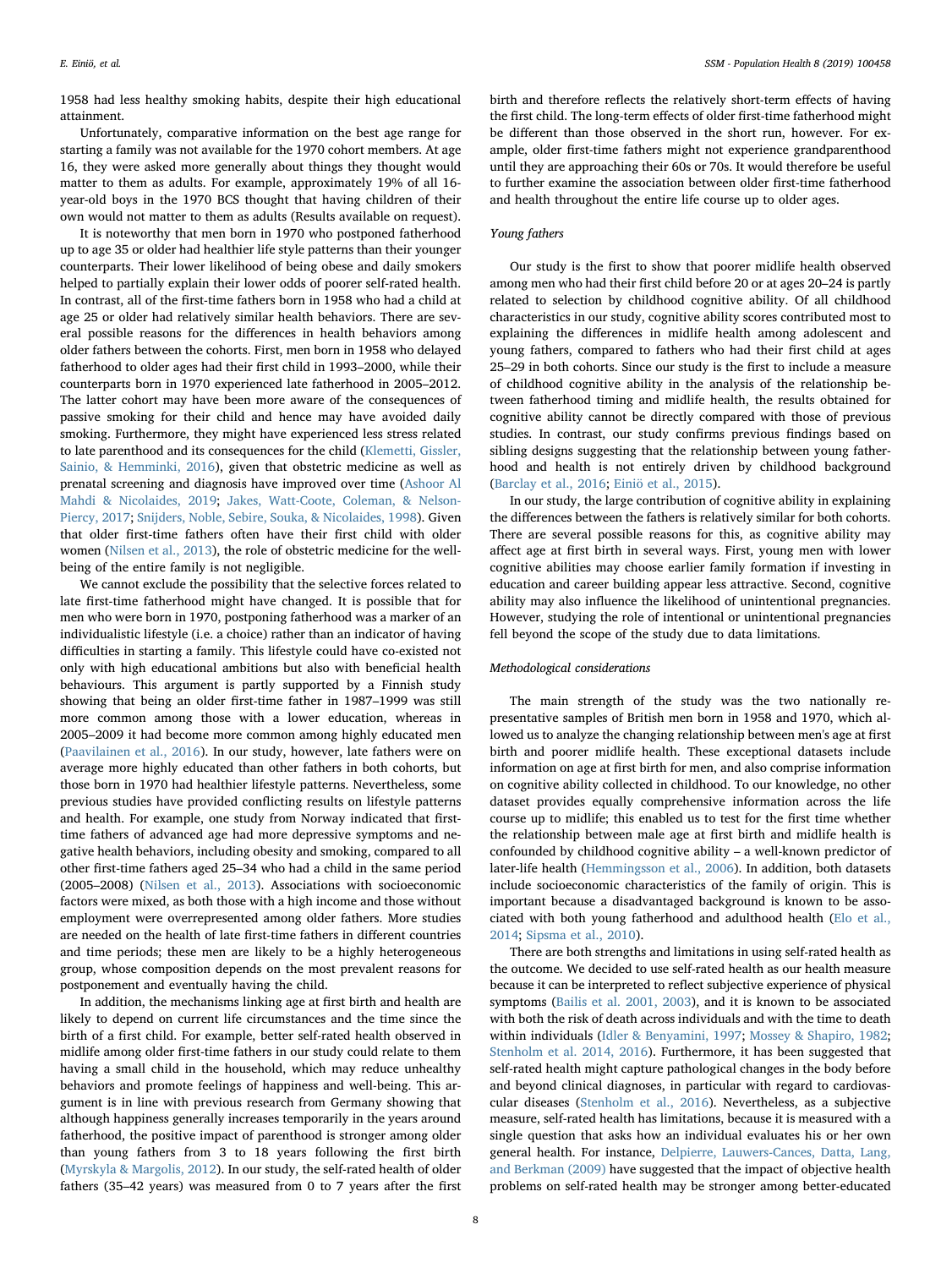individuals ([Delpierre et al., 2009\)](#page-8-24). Therefore, men who father a first child early in life and who are less educated may underestimate their health problems more often than better-educated men who father a first child later. However, testing this hypothesis fell beyond the scope of our study. Despite its limitations, self-rated health adequately reflects individuals' own perception of their general health status. In our study, we analyzed the lower end of the health distribution, focusing on a combined category of poor and fair self-rated health. The main reason for focusing on poorer health is related to comparability of the surveys carried out in 1999–2000 and 2012. By studying poorer self-rated health, however, we lost some of the more detailed information about the upper end of the health distribution (e.g., excellent health). The loss of information, however, was not critical to the power of the study, as important associations were still estimated precisely enough that conclusions could be drawn.

There were several reasons why we used the age range from 35 to 42 for older first-time fatherhood. First, at the time of this study, the 2012 sweep was the latest one available for the 1970 cohort members who then were aged 42 years. Second, the 2012 sweep for the 1970 cohort and the 1999–2000 sweep for the 1958 cohort were well suited for a comparative analysis of the relationship between fatherhood timing and poorer self-rated health at ages 41–42. It must be noted, however, that a follow-up beyond age 42 would have allowed an analysis of men who became first-time fathers at a very advanced age. For example, in the 1958 cohort, approximately 1.3 percent of all men went on to have a first live-born child between ages 42 and 50. The corresponding figure for the 1970 cohort is likely to become higher. Studying very old first-time fathers fell beyond the scope of our study, however, and deserves further attention in future work.

We used complete datasets for the childhood characteristics, including cognitive ability, and for the outcome measured at ages 41–42. These inclusion criteria reduced the original sample sizes markedly. It is therefore possible that our estimates for the relationship between young age at first birth and poorer midlife health is conservative, in the sense that young fathers are more likely to be lost to follow-up by their early 40s than those who had their first child at standard ages. However, there is no reason to believe this relative attrition would have been different for the cohorts studied. Another limitation of our study is that health-related behaviors, including BMI, smoking, and alcohol drinking, were measured at ages 41–42. It is therefore possible that the association between health-related behaviors and midlife health is bidirectional, in the sense that poorer health could also have an effect on health-related behaviors, and not only vice versa. However, despite the possibility of a bidirectional association between health-related behaviors and health, our results clearly show that young fathers in both cohorts are disadvantaged in terms of poorer health and health-related behaviors in midlife.

### Conclusions

In a study of two British cohorts born in 1958 and 1970, it was shown that in both cohorts, young fathers have poorer midlife self-rated health than older fathers. Older fatherhood showed associations with better health, but only in the 1970 cohort. To our knowledge, no previous studies have examined whether the association between fatherhood timing and midlife health has changed as parenthood has become postponed to an older age. These findings confirm that young fathers experience a disadvantage that may warrant policy interventions, and that the health gap between older and younger fathers has grown over time.

#### Funding source

European Research Council Starting Grant to Mikko Myrskylä (COSTPOST: 336475)

### Conflicts of interest

None declared.

# Ethics approval

We are grateful to the Centre for Longitudinal Studies at the UCL Institute of Education for the permission to use the cohort data and to the UK Data Service for making them available for this study.

# Appendix A. Supplementary data

Supplementary data to this article can be found online at [https://](https://doi.org/10.1016/j.ssmph.2019.100458) [doi.org/10.1016/j.ssmph.2019.100458.](https://doi.org/10.1016/j.ssmph.2019.100458)

# References

- <span id="page-8-20"></span>[Amato, P. \(2000\). The consequences of divorce for adults and children.](http://refhub.elsevier.com/S2352-8273(19)30163-6/sref1) Journal of [Marriage and Family, 62](http://refhub.elsevier.com/S2352-8273(19)30163-6/sref1)(4), 1269–1287.
- <span id="page-8-22"></span>[Ashoor Al Mahdi, G., & Nicolaides, K. H. \(2019\). Evolution in screening for down syn](http://refhub.elsevier.com/S2352-8273(19)30163-6/sref2)drom. [The Obstetrician and Gynaecologist,](http://refhub.elsevier.com/S2352-8273(19)30163-6/sref2) (21), 51–57.
- Bailis, D. S., Segall, A., & Chipperfi[eld, J. G. \(2003\). Two views of self-rated general health](http://refhub.elsevier.com/S2352-8273(19)30163-6/sref3) status. [Social Science & Medicine, 56](http://refhub.elsevier.com/S2352-8273(19)30163-6/sref3)(2), 203–217 1982.
- <span id="page-8-23"></span>[Bailis, D. S., Segall, A., Mahon, M. J., Chipper](http://refhub.elsevier.com/S2352-8273(19)30163-6/sref4)field, J. G., & Dunn, E. M. (2001). Perceived [control in relation to socioeconomic and behavioral resources for health.](http://refhub.elsevier.com/S2352-8273(19)30163-6/sref4) Social [Science & Medicine, 52](http://refhub.elsevier.com/S2352-8273(19)30163-6/sref4)(11), 1661–1676 1982.
- <span id="page-8-0"></span>[Barclay, K., Keenan, K., Grundy, E., Kolk, M., & Myrskyla, M. \(2016\). Reproductive his](http://refhub.elsevier.com/S2352-8273(19)30163-6/sref5)[tory and post-reproductive mortality: A sibling comparison analysis using Swedish](http://refhub.elsevier.com/S2352-8273(19)30163-6/sref5) register data. [Social Science & Medicine, 155](http://refhub.elsevier.com/S2352-8273(19)30163-6/sref5), 82–92 1982.
- <span id="page-8-6"></span>[Batty, G. D., Wennerstad, K. M., Smith, G. D., Gunnell, D., Deary, I. J., Tynelius, P., et al.](http://refhub.elsevier.com/S2352-8273(19)30163-6/sref6) [\(2009\). IQ in early adulthood and mortality by middle age: Cohort study of 1 million](http://refhub.elsevier.com/S2352-8273(19)30163-6/sref6) Swedish men. [Epidemiology, 20](http://refhub.elsevier.com/S2352-8273(19)30163-6/sref6)(1), 100–109.
- <span id="page-8-11"></span>[Block, J. P., He, Y., Zaslavsky, A. M., Ding, L., & Ayanian, J. Z. \(2009\). Psychosocial stress](http://refhub.elsevier.com/S2352-8273(19)30163-6/sref7) [and change in weight among US adults.](http://refhub.elsevier.com/S2352-8273(19)30163-6/sref7) American Journal of Epidemiology, 170(2), 181–[192](http://refhub.elsevier.com/S2352-8273(19)30163-6/sref7).
- <span id="page-8-14"></span>[Boardman, J. D., Powers, D. A., Padilla, Y. C., & Hummer, R. A. \(2002\). Low birth weight,](http://refhub.elsevier.com/S2352-8273(19)30163-6/sref8) [social factors, and developmental outcomes among children in the United States.](http://refhub.elsevier.com/S2352-8273(19)30163-6/sref8) [Demography, 39](http://refhub.elsevier.com/S2352-8273(19)30163-6/sref8)(2), 353–368.
- <span id="page-8-19"></span>[Breen, R., & Goldthorpe, J. H. \(2001\). Class, mobility and merit: The experience of two](http://refhub.elsevier.com/S2352-8273(19)30163-6/sref9) British birth cohorts. [European Sociological Review, 17](http://refhub.elsevier.com/S2352-8273(19)30163-6/sref9)(2), 81–101.
- <span id="page-8-7"></span>[Calvin, C. M., Deary, I. J., Fenton, C., Roberts, B. A., Der, G., Leckenby, N., et al. \(2011\).](http://refhub.elsevier.com/S2352-8273(19)30163-6/sref10) [Intelligence in youth and all-cause-mortality: Systematic review with meta-analysis.](http://refhub.elsevier.com/S2352-8273(19)30163-6/sref10) [International Journal of Epidemiology, 40](http://refhub.elsevier.com/S2352-8273(19)30163-6/sref10)(3), 626–644.
- <span id="page-8-24"></span>[Delpierre, C., Lauwers-Cances, V., Datta, G. D., Lang, T., & Berkman, L. \(2009\). Using self](http://refhub.elsevier.com/S2352-8273(19)30163-6/sref11)[rated health for analysing social inequalities in health: A risk for underestimating the](http://refhub.elsevier.com/S2352-8273(19)30163-6/sref11) gap between socioeconomic groups? [Journal of Epidemiology & Community Health,](http://refhub.elsevier.com/S2352-8273(19)30163-6/sref11) 63[\(6\), 426](http://refhub.elsevier.com/S2352-8273(19)30163-6/sref11)–432.
- <span id="page-8-15"></span>Douglas, J. (1964). The home and the school. [London: Macgibbon and Kee.](http://refhub.elsevier.com/S2352-8273(19)30163-6/sref12)
- <span id="page-8-17"></span><span id="page-8-1"></span>Douglas, J. (1967). The home and the school [\(2nd ed.\). London: Macgibbon and Kee](http://refhub.elsevier.com/S2352-8273(19)30163-6/sref13). [Einiö, E., Nisen, J., & Martikainen, P. \(2015\). Is young fatherhood causally related to](http://refhub.elsevier.com/S2352-8273(19)30163-6/sref14)
- [midlife mortality? A sibling](http://refhub.elsevier.com/S2352-8273(19)30163-6/sref14) fixed-effect study in Finland. Journal of Epidemiology & [Community Health, 69](http://refhub.elsevier.com/S2352-8273(19)30163-6/sref14)(11), 1077–1082.
- <span id="page-8-18"></span>[Elliot, C., Murray, D., & Pearson, L. \(1978\).](http://refhub.elsevier.com/S2352-8273(19)30163-6/sref15) British ability scales (1st ed.). Windsor, UK: [National Foundation for Educational Research](http://refhub.elsevier.com/S2352-8273(19)30163-6/sref15).
- <span id="page-8-16"></span><span id="page-8-12"></span>[Elliot, C., Murray, D., & Pearson, L. \(1985\).](http://refhub.elsevier.com/S2352-8273(19)30163-6/sref16) British ability scale. Slough, UK: NFER-Nelson. [Elliott, J., & Shepherd, P. \(2006\). Cohort pro](http://refhub.elsevier.com/S2352-8273(19)30163-6/sref17)file: 1970 British birth cohort (BCS70). [International Journal of Epidemiology, 35](http://refhub.elsevier.com/S2352-8273(19)30163-6/sref17)(4), 836–843.
- <span id="page-8-8"></span>[Elo, I. T., Martikainen, P., & Myrskyla, M. \(2014\). Socioeconomic status across the life](http://refhub.elsevier.com/S2352-8273(19)30163-6/sref18) [course and all-cause and cause-speci](http://refhub.elsevier.com/S2352-8273(19)30163-6/sref18)fic mortality in Finland. Social Science & [Medicine, 119](http://refhub.elsevier.com/S2352-8273(19)30163-6/sref18), 198–206 1982.
- <span id="page-8-21"></span>[Flegal, K. M., Kit, B. K., & Graubard, B. I. \(2014\). Body mass index categories in ob](http://refhub.elsevier.com/S2352-8273(19)30163-6/sref19)[servational studies of weight and risk of death.](http://refhub.elsevier.com/S2352-8273(19)30163-6/sref19) American Journal of Epidemiology, 180[\(3\), 288](http://refhub.elsevier.com/S2352-8273(19)30163-6/sref19)–296.
- <span id="page-8-13"></span>[Goisis, A., Schneider, D. C., & Myrskyla, M. \(2017\). The reversing association between](http://refhub.elsevier.com/S2352-8273(19)30163-6/sref20) [advanced maternal age and child cognitive ability: Evidence from three UK birth](http://refhub.elsevier.com/S2352-8273(19)30163-6/sref20) cohorts. [International Journal of Epidemiology, 46](http://refhub.elsevier.com/S2352-8273(19)30163-6/sref20)(3), 850–859.
- <span id="page-8-9"></span>[Gottfredson, L. S., & Deary, I. J. \(2004\). Intelligence predicts health and longevity, but](http://refhub.elsevier.com/S2352-8273(19)30163-6/sref21) why? [Current Directions in Psychological Science, 13](http://refhub.elsevier.com/S2352-8273(19)30163-6/sref21)(1), 1–4.
- <span id="page-8-10"></span>Gregory, E. (2007). [Ready: Why women are embracing the new later motherhood.](http://refhub.elsevier.com/S2352-8273(19)30163-6/sref22) New York: [Basic Books.](http://refhub.elsevier.com/S2352-8273(19)30163-6/sref22)
- <span id="page-8-5"></span>Grundy, E., & Foverskov, E. (2016). Age at fi[rst birth and later life health in western and](http://refhub.elsevier.com/S2352-8273(19)30163-6/sref23) eastern europe. [Population and Development Review, 42](http://refhub.elsevier.com/S2352-8273(19)30163-6/sref23), 245–269.
- <span id="page-8-2"></span>[Grundy, E., & Kravdal, O. \(2010\). Fertility history and cause-speci](http://refhub.elsevier.com/S2352-8273(19)30163-6/sref24)fic mortality: A register[based analysis of complete cohorts of Norwegian women and men.](http://refhub.elsevier.com/S2352-8273(19)30163-6/sref24) Social Science & [Medicine, 70](http://refhub.elsevier.com/S2352-8273(19)30163-6/sref24)(11), 1847–1857 1982.
- <span id="page-8-3"></span>[Grundy, E., & Read, S. \(2015\). Pathways from fertility history to later health: Results from](http://refhub.elsevier.com/S2352-8273(19)30163-6/sref25) [analyses of the English Longitudinal Study of Ageing.](http://refhub.elsevier.com/S2352-8273(19)30163-6/sref25) Demographic Research, 32(4), 107–[146](http://refhub.elsevier.com/S2352-8273(19)30163-6/sref25).
- <span id="page-8-4"></span>[Grundy, E., & Tomassini, C. \(2006\). Fatherhood history and later life health and mortality](http://refhub.elsevier.com/S2352-8273(19)30163-6/sref26) [in england and wales: A record linkage study.](http://refhub.elsevier.com/S2352-8273(19)30163-6/sref26) Biodemography and Social Biology,